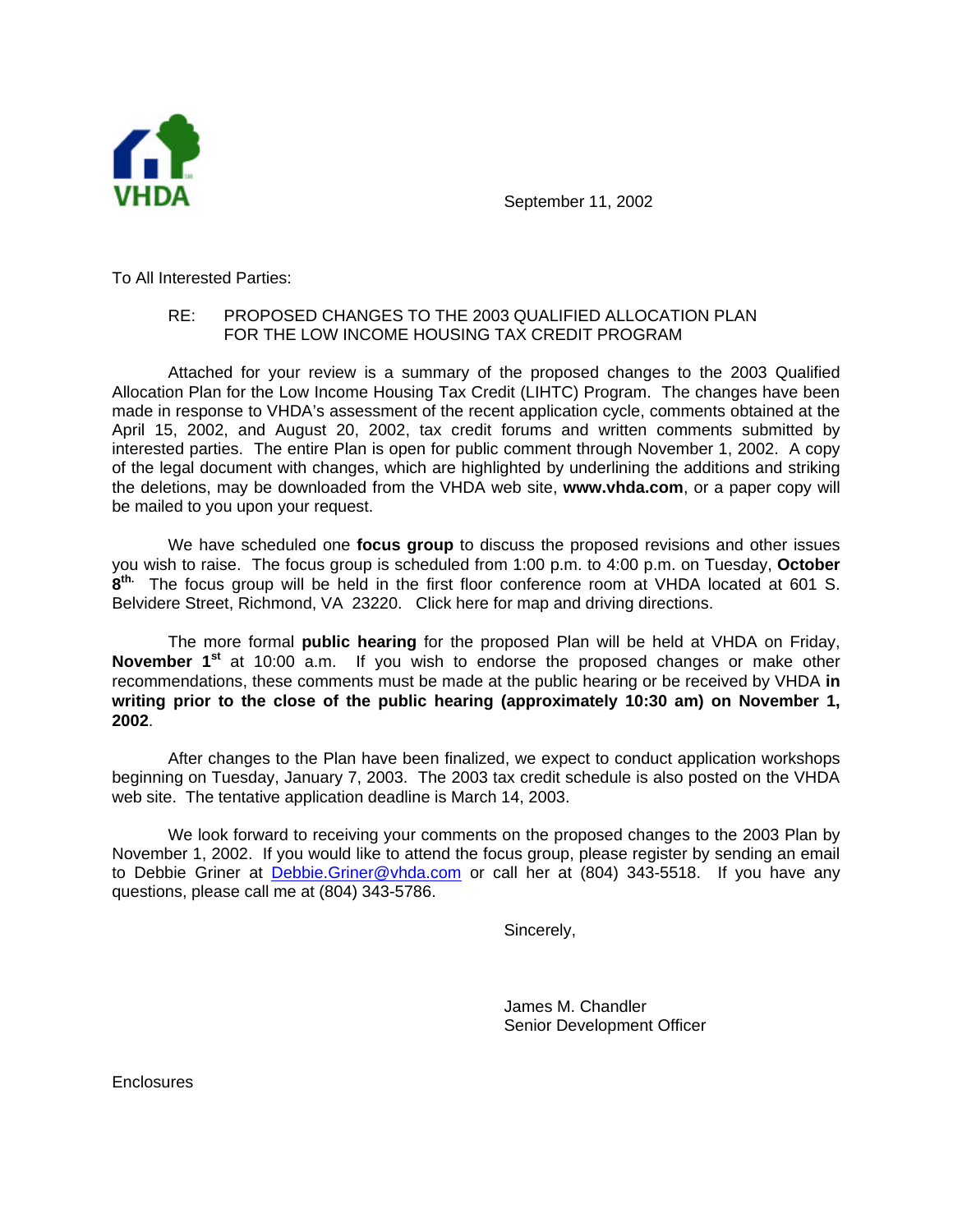# **SUMMARY OF PROPOSED CHANGES TO THE 2003 LOW INCOME HOUSING TAX CREDIT QUALIFIED ALLOCATION PLAN**

- 1. Divide the total ceiling credits into eight pools (including returned credits that are returned prior to the announcement of the reservation final rankings and 5% of the following year's credits based upon the current year's population). The pool percentages would be:
	- Special Needs Pool (subdivided into 3 ranking tiers, see Part I of the Qualified Allocation Plan ("QAP") for a description of the tiers) – 22%
	- Community Development Pool 15%
	- Geographic Pool  $#1 17.5\%$
	- Geographic Pool #2 9.6%
	- Geographic Pool #3 16.2%
	- Geographic Pool  $#4 8.2\%$
	- Geographic Pool  $#5 6.3\%$
	- Geographic Pool #6 5.2%

See Part I of the QAP for the jurisdictions within each of the 6 Geographic pools. An additional At-Large Pool would consist of the remaining credits in the eight pools above and be separated into 2 tiers. The first tier would consist of developments that qualified for partial credits in the eight pools. Those developments in rank order that can be fully funded would receive credits in tier 1. Those developments that were not fully funded in tier 1 would then move to tier 2 with the remaining developments with a score above threshold that did not rank high enough for credits in the previous described pools and be eligible for selection to receive credits. A minimum of 15% of the ceiling credits would be set-aside for Qualified Nonprofits and a minimum of 15% of the ceiling credits would be set-aside for developments sponsored by local housing authorities and/or Hope VI developments.

- 2. Include a definition for Principal (See QAP).
- 3. Provide a definition for Revitalization Area. Any area (i) designated by a municipality for implementation of either a "redevelopment plan" meeting the requirements of §36-51 of the Code of Virginia or a "conservation plan" meeting the requirements of §36-51.1 of the Code of Virginia; or (ii) documented by local government officials as a revitalization area that (a) has established boundaries at least a year old at the time applications are submitted and (b) local or state funds have been spent in furtherance of the revitalization objectives; or (iii) which is subject to a plan using Hope VI funds from HUD. The Revitalization Area described in (ii) above must be part of a plan adopted by the local government, which should include discussions of the type of developments that will be encouraged, the potential sources of funding, and services to be offered in the area. A comprehensive plan does not qualify as documentation of a Revitalization Area.
- 4. Require market studies for developments intended for persons age 55 and older to be submitted prior to the application date at the same time as information for the VHDA Locality Notification Letter is due to be submitted.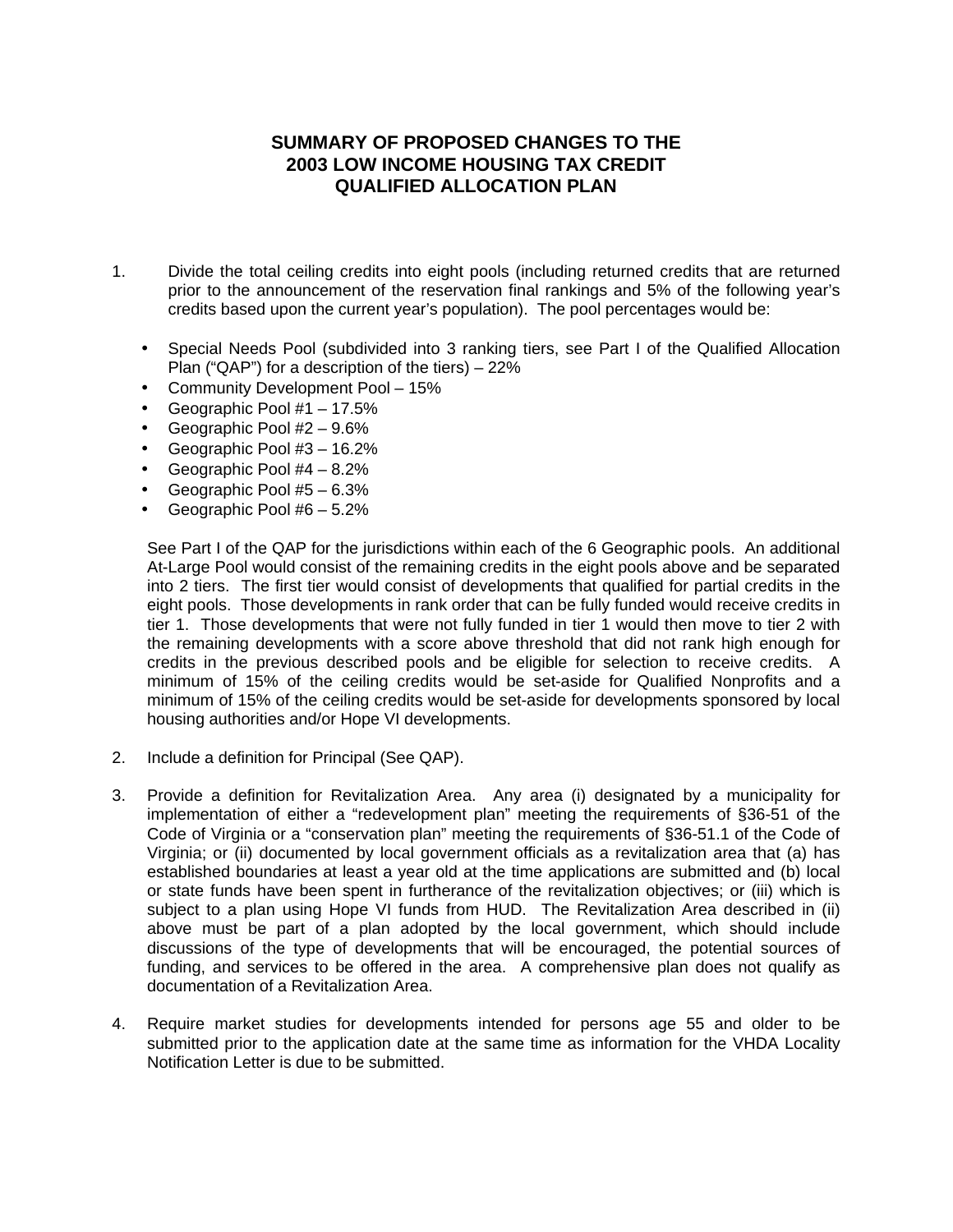- 5. No application will be accepted from any applicant with a Principal that has or had an ownership or participation interest in a development at the time the Authority reported such development to the IRS as no longer in compliance and is no longer participating in the federal low-income housing tax credit program.
- 6. Reduce readiness points to: (1) proper zoning (40 points) and (2) plan of development (40 points). Developers that have developed 3 or more tax credit developments that contain at least 3 times the number of units of the proposed development would not be eligible for plan of development points.
- 7. Negative 50 points will be assessed to all applications including renovation developments that fail to submit the VHDA Locality Notification Letter information by the announced deadline. In the past renovation developments could submit this information with the application and not be penalized.
- 8. Proposed developments competing in the Community Development Pool (as defined in Part I) may receive points from one of the following categories and any points awarded in these categories will not carry over to the At-Large pool:

(1) Developments located in a Revitalization Area and the proposed development is an integral part of the planned revitalization will receive. (50 points)

(2) Developments located in a revitalization area (not meeting the definition of "Revitalization Area" as in item (1) above) with established boundaries (beyond the boundaries of the proposed development) and local or state funds have been spent or budgeted in furtherance of the revitalization objectives, and the proposed development will further the goals of the planned revitalization. (25 points)

(3) The proposed development involves either (i) substantial rehabilitation (Contractor costs of at least \$50,000 per unit) or adaptive reuse of vacant or derelict structures (15 points) or (ii) the rehabilitation of properties deemed troubled by a local government based on the physical condition of the property, documented crime/drug problems or similar factors. (10 points)

(4) If the proposed development is located in a Difficult Development Area as defined by the HUD or is in a qualified census tract within either a Revitalization Area, Enterprise Zone or Housing Revitalization Zone add 5 points.

- 9. Applicants receiving points under the Leasing Preference for Public Housing or Section 8 category will not be allowed to require an annual minimum income requirement for prospective tenants that exceeds the greater of \$3,600 or 2.5 times the portion of rent to be paid by such tenants.
- 10. Developments subject to an existing Rural Development 515 loan will no longer receive points in the subsidized funding category but will receive 20 points in the current category for the HUD Section 8 and 236 programs.
- 11. Any development receiving (i) a real estate tax abatement for 10 or more years or (ii) new project-based subsidy from HUD or Rural Development for the greater of 5 or 10% of the units of the proposed development. (10 points)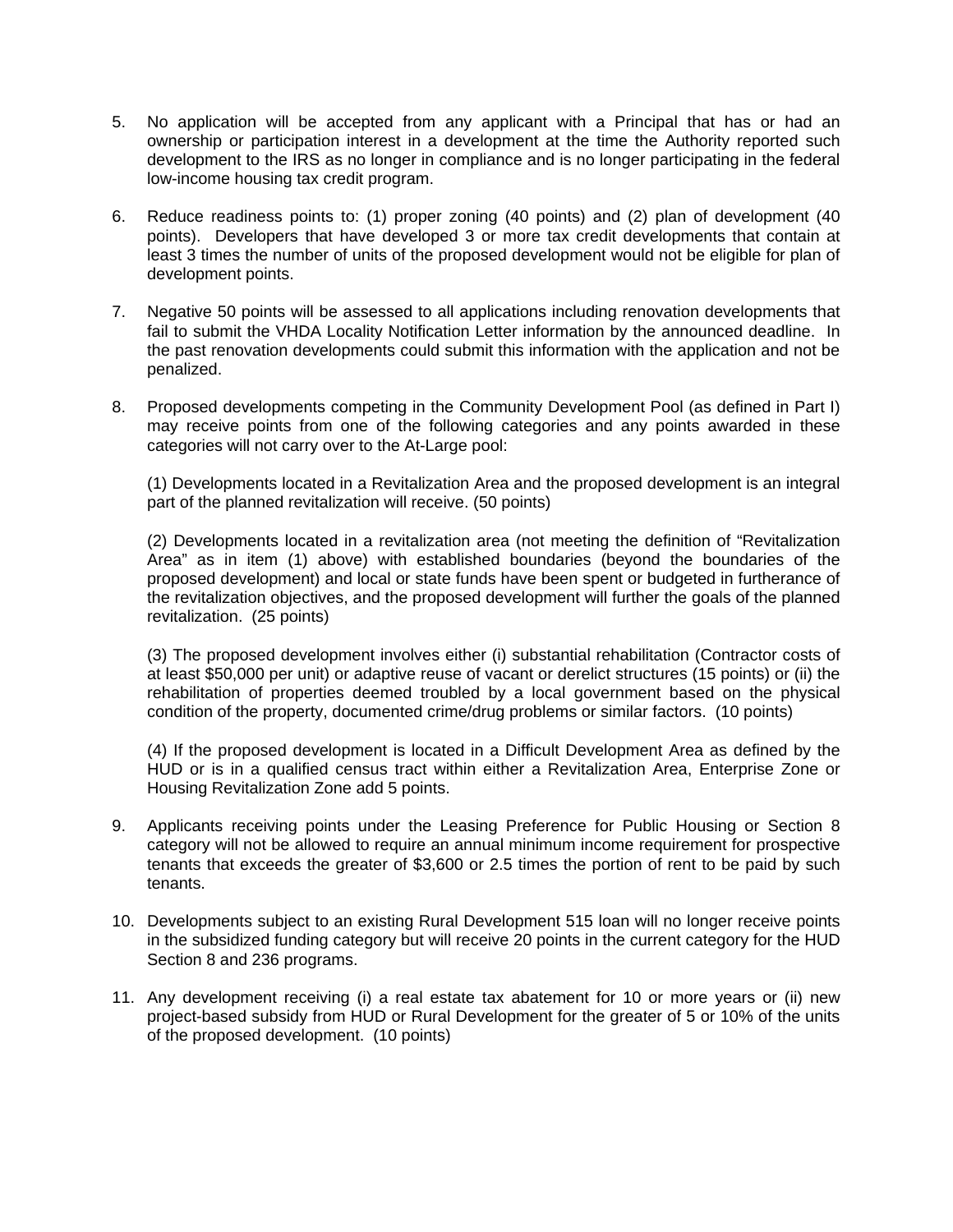#### 12. Add the following category:

(1) Any non-elderly development in which the greater of 5 or 10% of the units (not to exceed 14) (i) provide federal project-based rent subsidies or equivalent assistance in order to ensure occupancy by extremely low-income persons; (ii) conform to ADAAG requirements as set forth in the Virginia building code as BOCA Chapter 11; and (iii) are actively marketed to people with special needs in accordance with a plan submitted as part of the application for credits (if special needs includes mobility impairments the units described above must include roll-in showers and roll under sinks and front controls for ranges). (50 points)

(2) Any non-elderly development in which the greater of 5 or 10% of the units (not to exceed 14) (i) have rents within HUD's Housing Choice Voucher ("HCV") payment standard; (ii) conform to ADAAG requirements as set forth in the Virginia building code as BOCA Chapter 11; and (iii) are actively marketed to people with mobility impairments including HCV holders in accordance with a plan submitted as part of the application for credits. (30 points)

(3) Any non-elderly development in which four percent (4%) of the units conform to ADAAG requirements as set forth in the Virginia building code as BOCA Chapter 11. (15 points)

## 13. Change developer experience points to:

(1) If the developer has developed (evidenced by issuance of 8609 forms) 3 tax credit developments that contain at least 3 times the number of units in the proposed development. (50 points) or

(2) If the developer has developed (evidenced by issuance of 8609 forms) 1 tax credit development with at least the number of units in the proposed development. (10 points)

(3) If the applicant includes a Principal that was a Principal in a development at the time the Authority reported such development to the IRS for an uncorrected major violation of health, safety and building codes. (minus 50 points for a period of three years after the violation has been corrected)

(4) Any applicant that includes a Principal that was a Principal in a development at the time the Authority has reported such development to the IRS for noncompliance that has not been corrected by the time a Form 8823 is filed by the Authority. (minus 15 points for a period of three years after the time the Authority filed the 8823)

(5) Beginning January 1, 2003, any applicant that includes a Principal that is or was a Principal in a development that (i) did not build a development as represented in the application for credit (minus 20 points for a period of three years after the development is placed-in-service, in addition to any other penalties the Authority may seek under its agreements with the applicant), or (ii) has a reservation of credits terminated by the Authority (minus 10 points for a period of three years after the credits are returned to the Authority).

14. Increase the Credit Cap for related Principals to 15% of Virginia's per capita dollar amount of credits for such credit year.